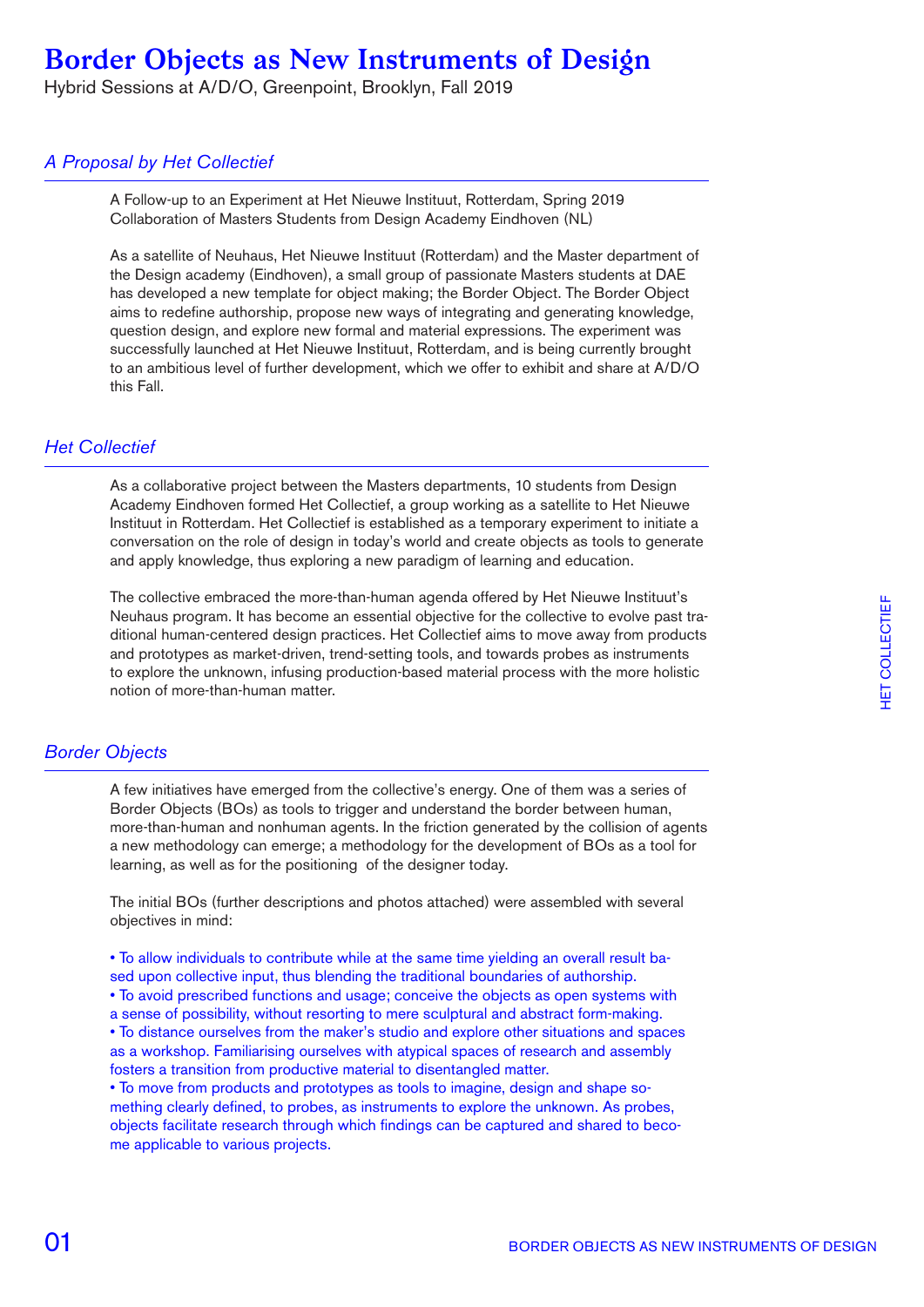To that end, BOs are collages of industrial and natural elements, proposing a simple yet distinct vocabulary as an allegory to posthumanist aesthetics. The BOs are on display at Het Nieuwe until September 16, 2019.

#### *Hybrid Sessions*

Het Collectief has morphed into an on-going experiment that has found a working format for itself: Hybrid Sessions. Hybrid Sessions take a workshop framework within which BOs are assembled collectively. With the possibility of extending the participation to a wider audience, the Hybrid Sessions can become spaces of negotiation and conversation through object co-creation and a facilitating moment of collective discourse. Starting from this mode of working we have, among others, the goal of further developing the BOs through:

• Deepening the program informing the BOs. BOs are tools to explore the unknown, make the invisible visible, and focus on the rich areas of friction. They have been dedicated to the posthumanist agenda. They can be applied and extended to other fields relevant to design.

• Further defining the BOs design vocabulary. The vocabulary is the result of an unusual composite process engaging human authors, but is also open to the influence of non-human agents.

• Developing content and representation as a way to share what we learn from making and deploying BOs.

To that end we have organized ourselves, focusing on the development of research, narratives, new objects and novel ways of representing our learning. At the end of the Summer we will present new templates for the BOs, which we will fully develop in September and October along with a comprehensive research methodology and system of presentation and publication.

#### *Het Collectief at A/D/O*

The BOs are not exactly speculative design. They are probes. They are fictional artifacts applied to something very real. They help us make, see and comprehend something that does exist but we cannot see or understand fully, as opposed to imagining a possible future for something that does not exist. This is our main proposition and what we are passionate about. It is a never-ending project and we are confident we can reach a new milestone after our first iteration this Spring. We are eager to share our findings and progress and we see A/D/O as the ideal platform to do so.

We are offering to present the new BOs and organize Hybrid Sessions at A/D/O in November in the context of a program combining an exhibition and workshops:

• We will bring two or three BO templates and make new BOs onsite as a collective over 3 to 4 days. We will partly plan in advance the making of new BOs in NYC through a network of established partners and workshops, including A/D/O. We will also rely on the unprompted participation of various actors using resources available at the time. Our goal is to present 10 to 20 BOs.

• Our research and process will be shared through a progressive publication started in Eindhoven and continued during Hybrid Sessions at A/D/O.

• We will organize recurring workshops to engage the public and various audiences, with the aim of prompting opportunities for interaction, discourse, creation, and questioning of the BOs.

We look forward to presenting our plan in further details, sharing our on-going progress and meeting with you in person. Thanks!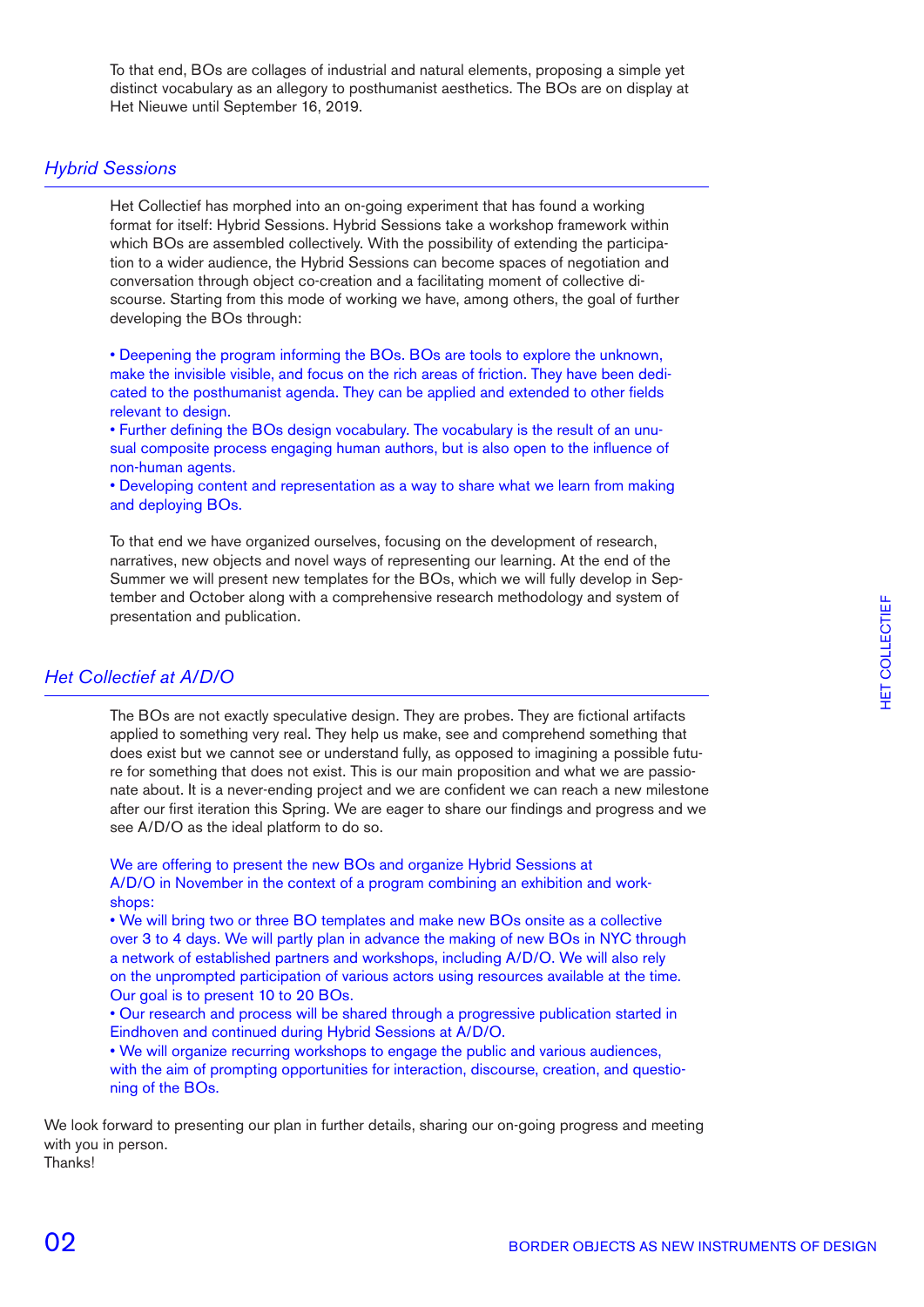# *First Border Objects Collection:*